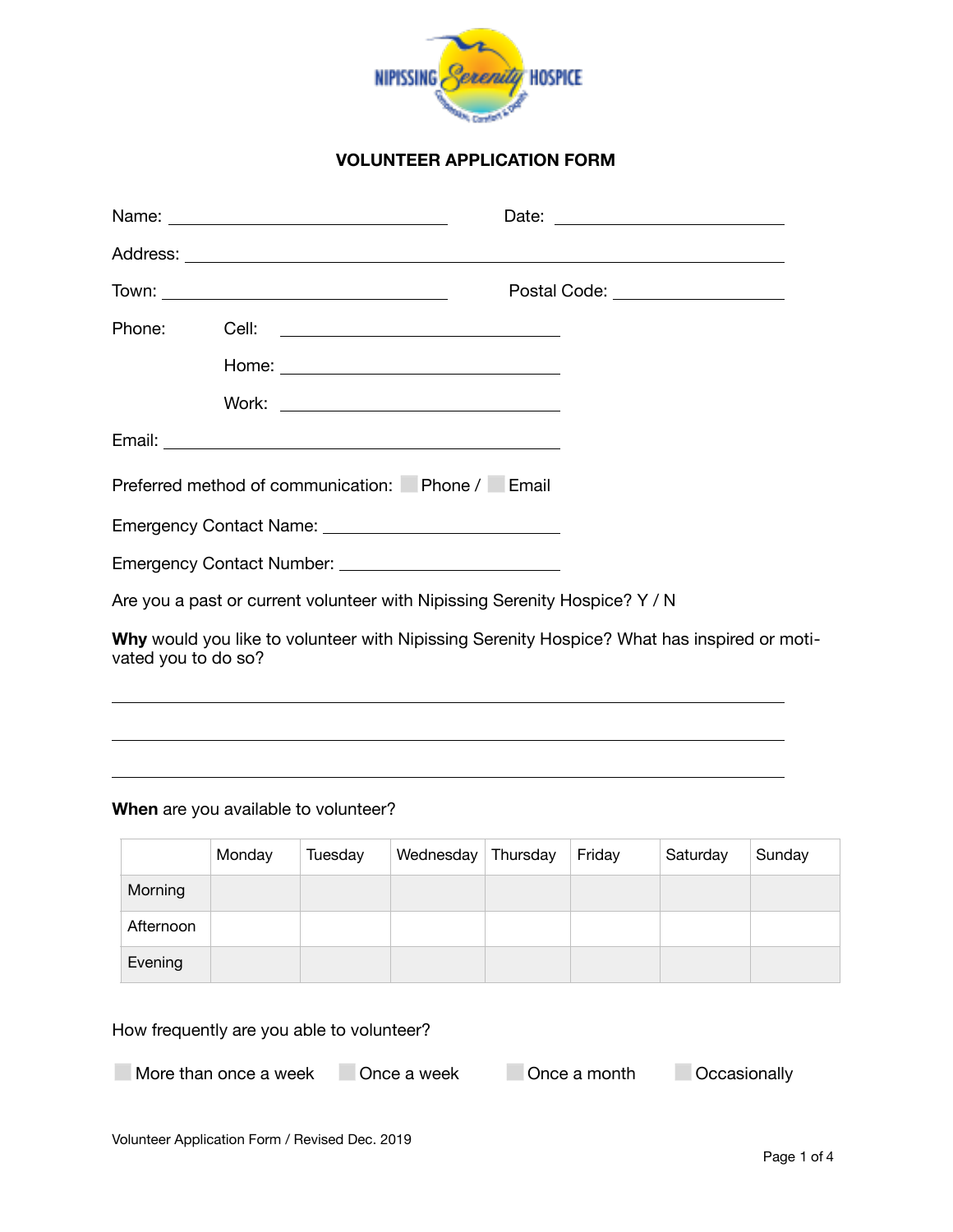# **Volunteer Positions and Preferences**

| Please check as many boxes as you wish.                                                                                                                                                                                                  |
|------------------------------------------------------------------------------------------------------------------------------------------------------------------------------------------------------------------------------------------|
| <b>Fundraising and Special Events</b><br><b>Christmas Concert - November</b><br>Girls Night Out Gala - October<br>Hike for Hopice - May<br>Various Third Party Events (Farmers' Market, etc.)<br>No Preference - I can help where needed |
| <b>Front Desk Reception</b>                                                                                                                                                                                                              |
| Garden/Landscaping                                                                                                                                                                                                                       |
| General Office Administration and Clerical Support                                                                                                                                                                                       |
| Indoor/Outdoor Maintenance                                                                                                                                                                                                               |
| Kitchen Help                                                                                                                                                                                                                             |
| Do you have a Food Handler's Certificate? Y / N<br>Completion Date: Network of Completion Date:<br>If not, are you willing to obtain one? Y / N                                                                                          |
| <b>Resident and Family Support</b>                                                                                                                                                                                                       |
| Have you completed the HPCO Training Program? Y / N Completion Date: __________                                                                                                                                                          |
| If not, are you willing to complete it? Y / N                                                                                                                                                                                            |
| Have you completed Palliative Training from another organization? Y / N                                                                                                                                                                  |
|                                                                                                                                                                                                                                          |
| Other:<br><u> 1980 - Johann Stein, marwolaethau a bhann an t-Amhair ann an t-Amhair an t-Amhair an t-Amhair an t-Amhair an</u>                                                                                                           |

Please list any special skills that you would be willing to share with our residents and their families (for example: music therapy, complementary therapies, grief and bereavement support, etc.)

<u> 1989 - Andrea Santa Alemania, amerikana amerikana amerikana amerikana amerikana amerikana amerikana amerikan</u>

<u> 1989 - Andrea Santa Alemania, amerikana amerikana amerikana amerikana amerikana amerikana amerikana amerikan</u>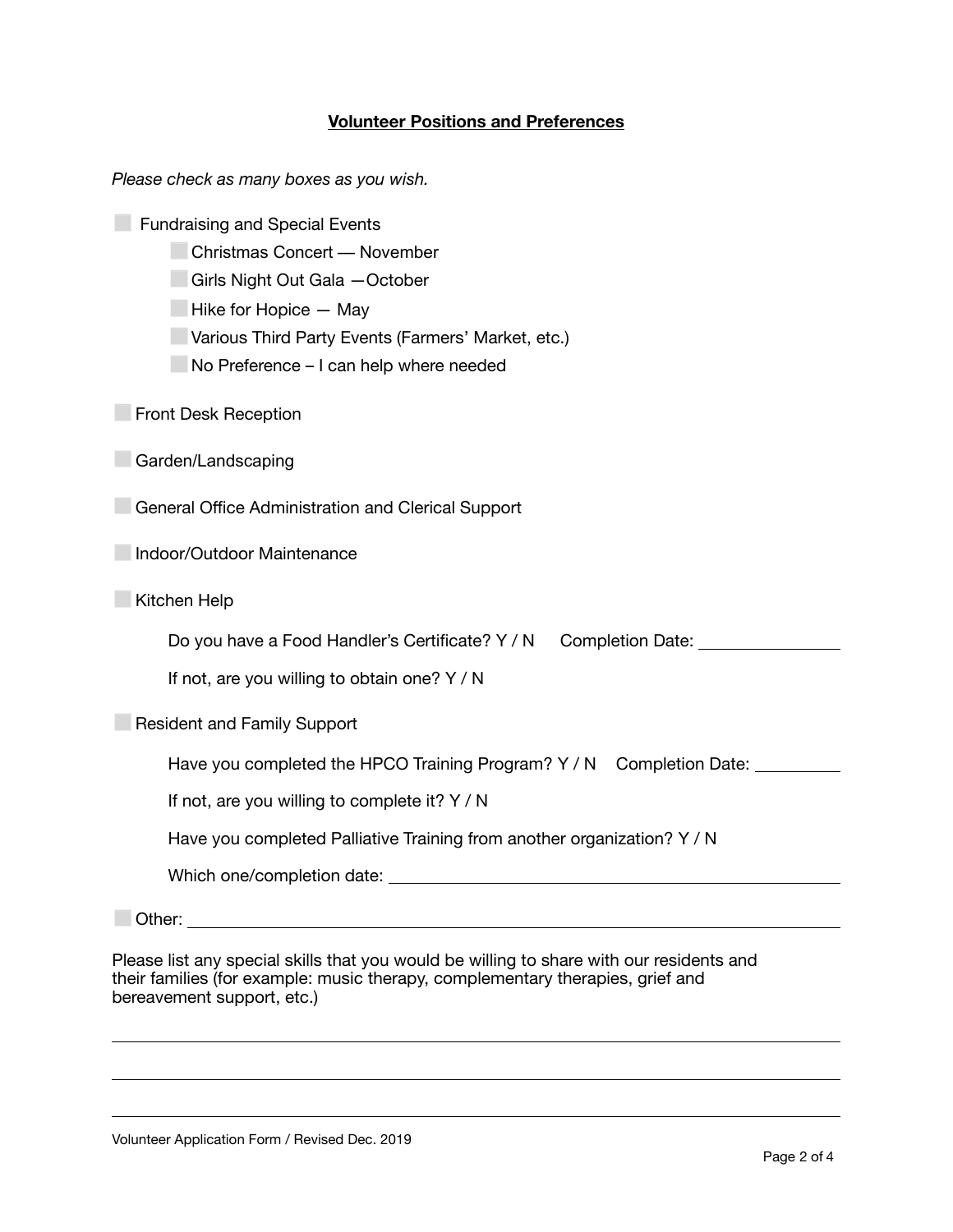### **Personal and Work Experience**

Do you have any relevant education/training? Y / N If yes, please provide details: <u> 1989 - Andrea Santa Andrea Santa Andrea Santa Andrea Santa Andrea Santa Andrea Santa Andrea Santa Andrea San</u> <u> 1980 - Andrea Station Andrea Station (m. 1980)</u> Do you have any previous volunteer experience? Y / N If yes, please provide details: <u> 1980 - Andrea Station Andrea Station (m. 1980)</u> Do you speak a language other than English? Y / N If yes, which languages: What hobbies and interests to you have? <u> 1989 - Andrea Santa Andrea Santa Andrea Santa Andrea Santa Andrea Santa Andrea Santa Andrea Santa Andrea San</u> **Background Information** Have you had experience with the terminall ill? Y / N Please describe: <u> 1989 - Johann Stein, marwolaethau a bhaile an t-Alban ann an t-Alban an t-Alban an t-Alban an t-Alban an t-Al</u>

Do you have any criminal convictions for which a pardon has not been granted? Y / N

 

Are you willing to provide a recent vulnerable person police check? Y / N